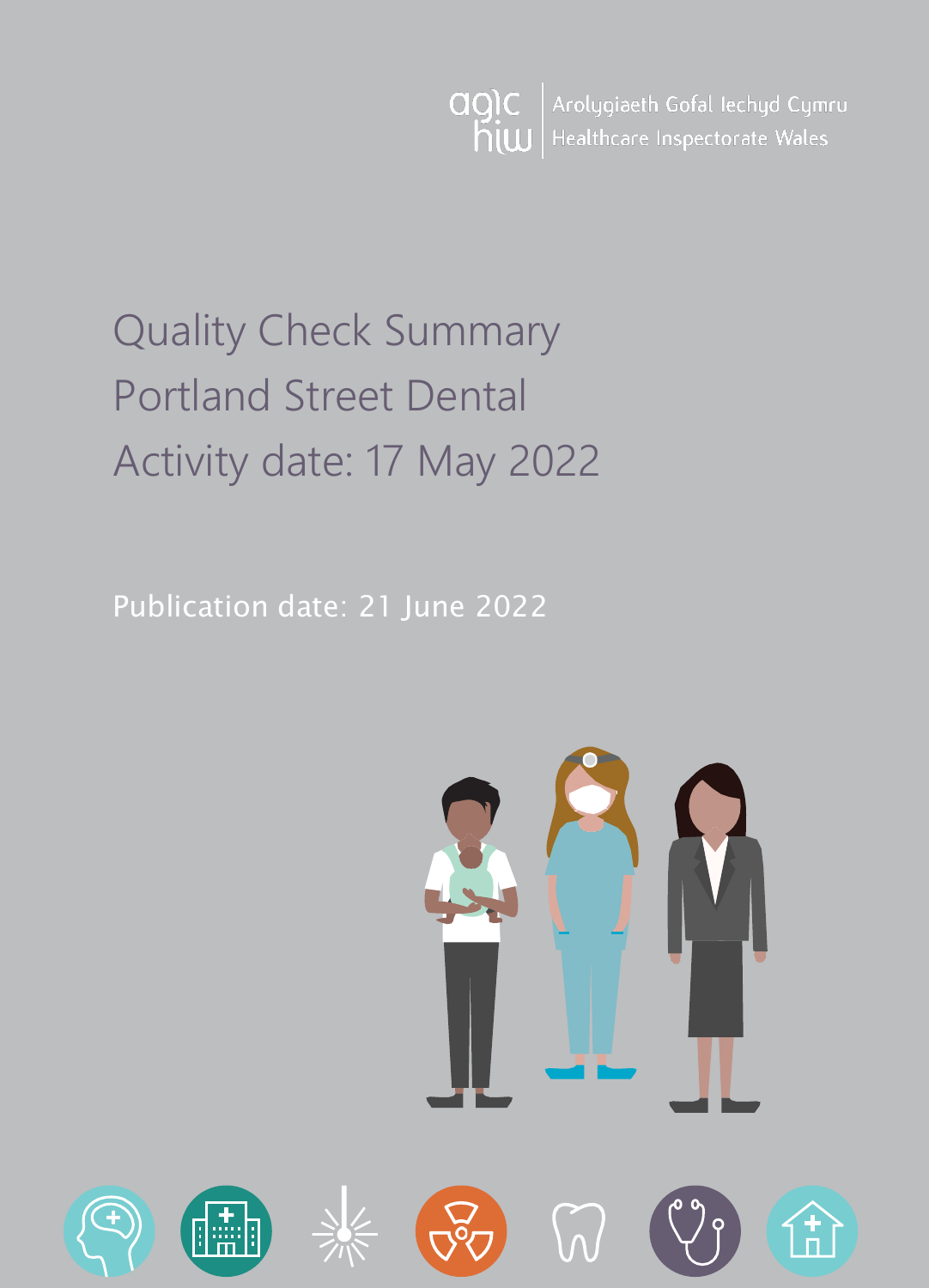This publication and other HIW information can be provided in alternative formats or languages on request. There will be a short delay as alternative languages and formats are produced when requested to meet individual needs. Please contact us for assistance.

Copies of all reports, when published, will be available on our website or by contacting us:

In writing:

Communications Manager Healthcare Inspectorate Wales Welsh Government Rhydycar Business Park Merthyr Tydfil CF48 1UZ

Or via

Phone: 0300 062 8163 Email: [hiw@gov.wales](mailto:hiw@gov.wales) Website: [www.hiw.org.uk](http://www.hiw.org.uk/)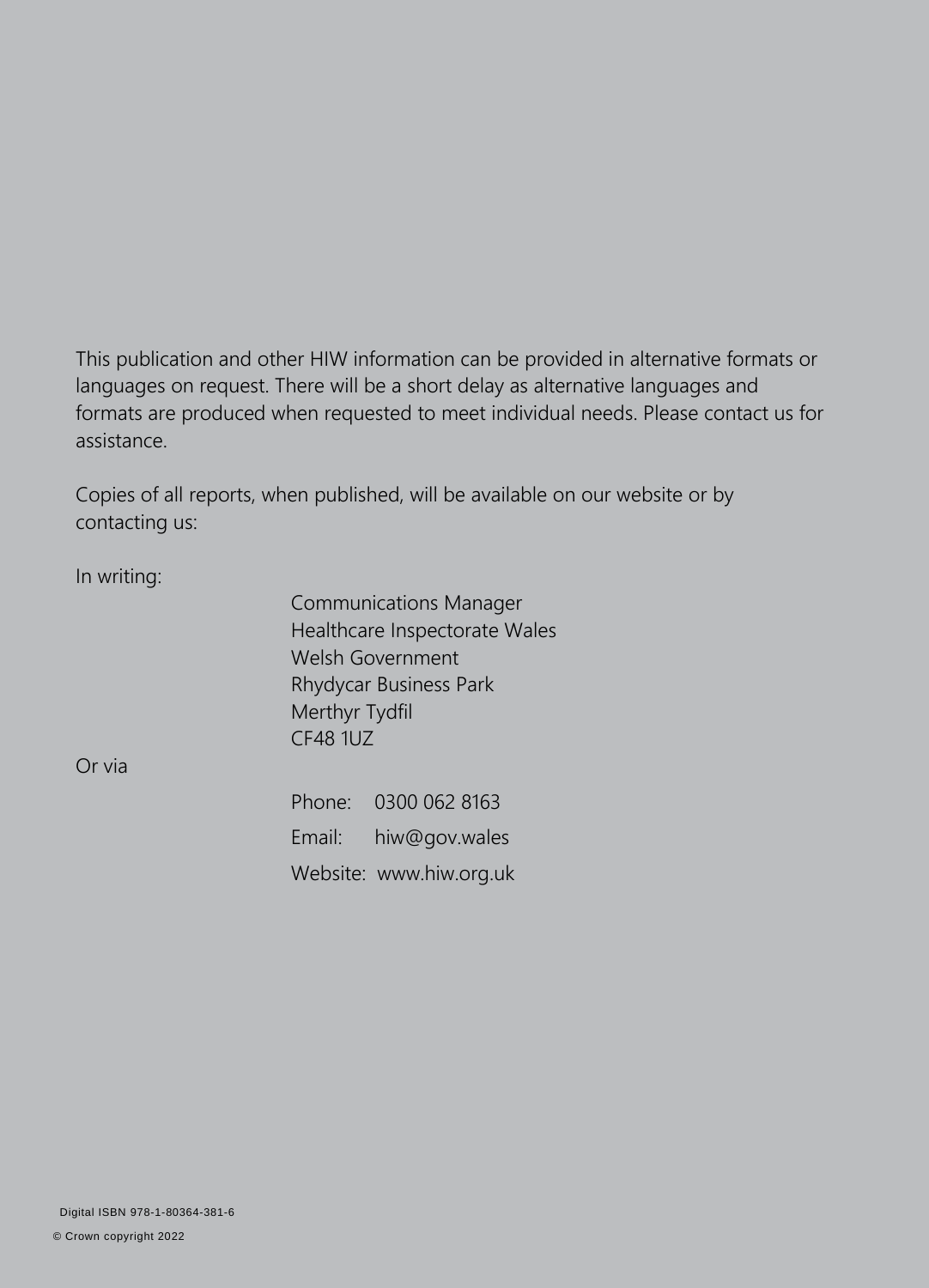# **Quality Check Summary**

# **Our approach**

Healthcare Inspectorate Wales (HIW) undertook a remote quality check of Portland Street Dental Practice as part of its programme of assurance work. Portland Street Dental Practice provides services to patients in and around Aberystwyth, Ceredigion. The practice is part of the Colosseum Dental Group, which had a network of dental practices across the UK. The practice provides a range of NHS and private dental services.

HIW's quality checks form part of a new tailored approach to assurance and are one of a number of ways in which it examines how healthcare services are meeting the Health and Care Standards 2015 and the Private Dentistry (Wales) Regulations 2017 (and other relevant regulations). Feedback is made available to service representatives at the end of the quality check, in a way which supports learning, development and improvement at both operational and strategic levels.

Quality checks are a snapshot of the standards of care within healthcare services. They are conducted entirely offsite and focus on three key areas: infection prevention and control, governance (specifically around staffing) and the environment of care. The work explores arrangements put in place to protect staff and patients from COVID 19, enabling us to provide fast and supportive improvement advice on the safe operation of services during the pandemic. More information on our approach to assurance and inspections can be found [here.](https://hiw.org.uk/covid-19-response-and-our-approach-assurance-and-inspection)

We spoke to the practice manager, lead nurse and lead receptionist for Portland Street Dental on 17 May 2022 who provided us with information and evidence about their service. We used the following key lines of enquiry:

Dental Practices

- What changes have you implemented in light of COVID-19 to ensure infection prevention and control standards are maintained?
- How are you ensuring that all patients (including vulnerable/at risk groups) are able to access services appropriately and safely?
- How do you meet the needs of Welsh speaking patients when accessing healthcare services in the medium of Welsh?
- How has the practice and the services it provides adapted during this period of COVID-19?
- How do you ensure that equality and a rights-based approach are embedded across the service?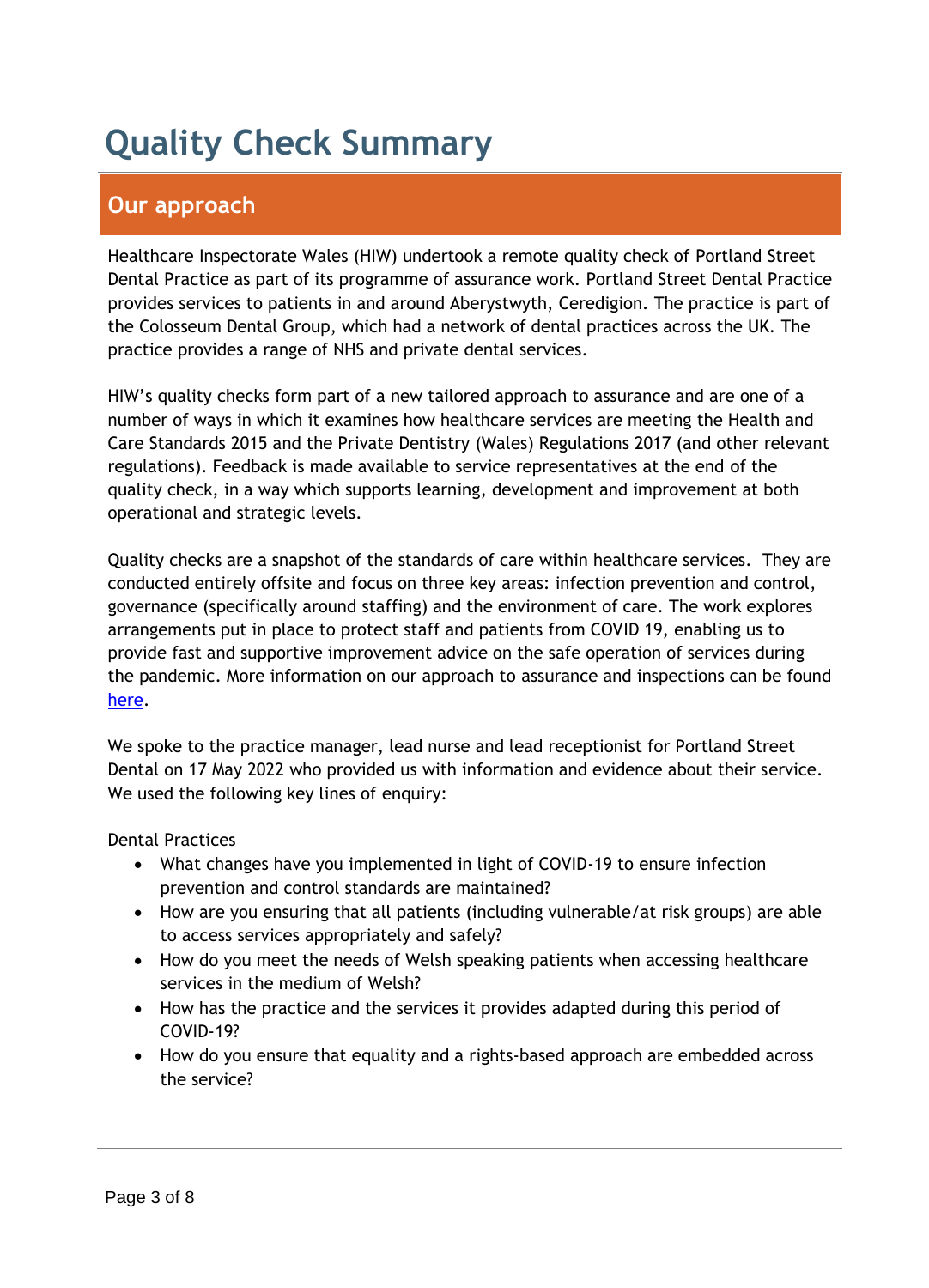## **Environment**

During the quality check, we considered how the service has responded to the challenges presented by COVID-19 and how the service has designed and managed the environment of care to keep it as safe as possible for patients, staff and visitors.

The key documents we reviewed included:

- The practice's recent environmental risk assessment
- COVID-19 risk assessment checklist.

We also questioned the service representatives on the changes they have made to make sure patients continue to receive care and treatment according to their needs.

#### **The following positive evidence was received:**

We were told of the changes that had been made to the practice environment as a result of the pandemic. Personal Protective Equipment (PPE) for staff and patients was available as well as hand washing and sanitising stations throughout the building. Cleaning schedules had been amended to enable more frequent cleaning.

The changes made to the environment to minimise the risk of COVID-19 transmission within the communal areas and treatment rooms were described. These included social distancing measures and a one-way system for patients and staff. There are eight dental surgeries and three waiting rooms at the practice.

To protect staff and patients at the practice, we were told that the front door was locked at all times to prevent members of the public from entering the practice unattended and without an appointment.

Patients who needed to see the dentist attended the practice by invitation and pre-booked appointment only. We were informed that staff wore appropriate PPE. Staff explained that patients were contacted by telephone prior to their appointment and asked a series of questions to determine whether they were at risk of transmitting the virus. This information was also confirmed on arrival for their appointment.

We were told that all surgeries were equipped to perform Aerosol Generating Procedures (AGP)<sup>1</sup>. Ventilation and extraction units were installed in all the surgeries to facilitate the removal of contaminated air.

 $1$  An aerosol generating procedure (AGP) is a medical procedure that can result in the release of airborne particles (aerosols) from the respiratory tract when treating someone who is suspected or known to be suffering from an infectious agent transmitted wholly or partly by the airborne or droplet route.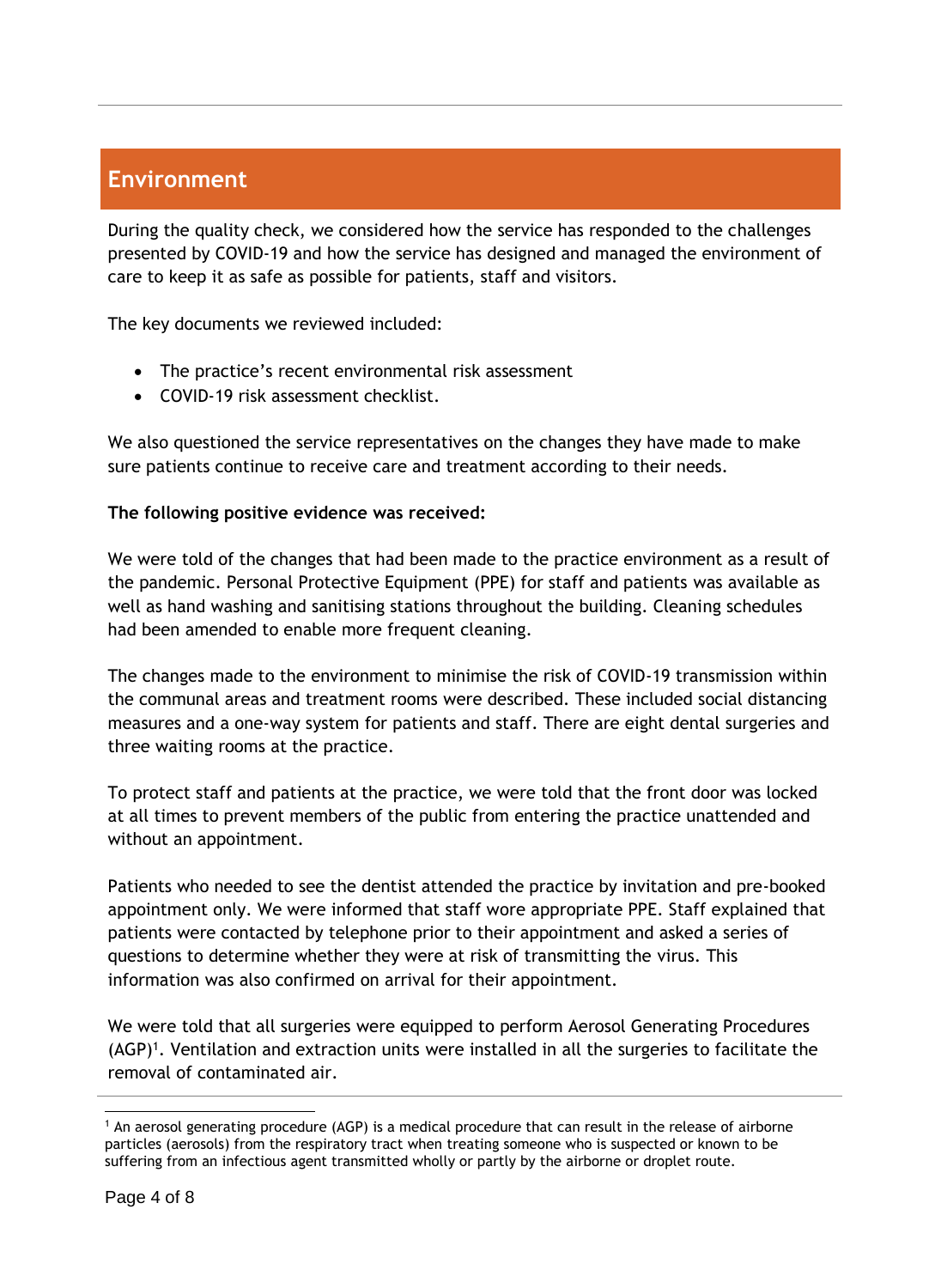The practice manager confirmed that all information leaflets, signs and posters displayed at the practice were in both Welsh and English. We were informed that some members of staff could speak Welsh. Furthermore, the practice manager informed us of their work with the "Ask Nicely"<sup>2</sup> service to ensure that their patient information was available bilingually.

**No areas for improvements were identified.**

### **Infection prevention and control**

During the quality check, we considered how the service has responded to the challenges presented by COVID-19, and how well it manages and controls the risk of infection to help keep patients, visitors and staff safe.

The key documents we reviewed included:

- The most recent Welsh Health Technical Memorandum (WHTM)  $01-05<sup>3</sup>$ decontamination audit and the action plan to address any areas for improvement
- Infection control policy
- Records of daily checks of ultrasonic bath and manual cleaning procedures
- Records of daily checks of autoclaves
- All Wales COVID-19 workforce risk assessment.

#### **The following positive evidence was received:**

Various documents for the prevention and control of infection, were provided before the quality check, which included a cleaning policy and infection control policy. We saw evidence of the practice cleaning schedules and records for the decontamination of instruments and dental equipment.

We were told of the systems in place to ensure all staff were aware of, and discharged their responsibilities, for preventing and controlling infection. This was evidenced in the practice infection control policy and surgery cleaning schedules, which set out the actions and responsibilities of management and staff to prevent the spread of infection. In addition, we were told that PPE training, including donning and doffing<sup>4</sup> of PPE had been delivered to all staff and that PPE spot checks and audits were conducted. We were told that clinical staff wore PPE hoods rather than masks and that this had helped with patients that needed to lip read.

 $3$  WHTM 01-05 includes information on an audit of compliance with decontamination. The audit has been developed by dentists in Wales and is supported by the Dental Section, HEIW.

 $2$  Ask Nicely is software that can gather opinions, reviews and feedback from customers in real time

<sup>4</sup> Donning – putting on personal protective equipment (PPE); Doffing – taking off personal protective equipment (PPE)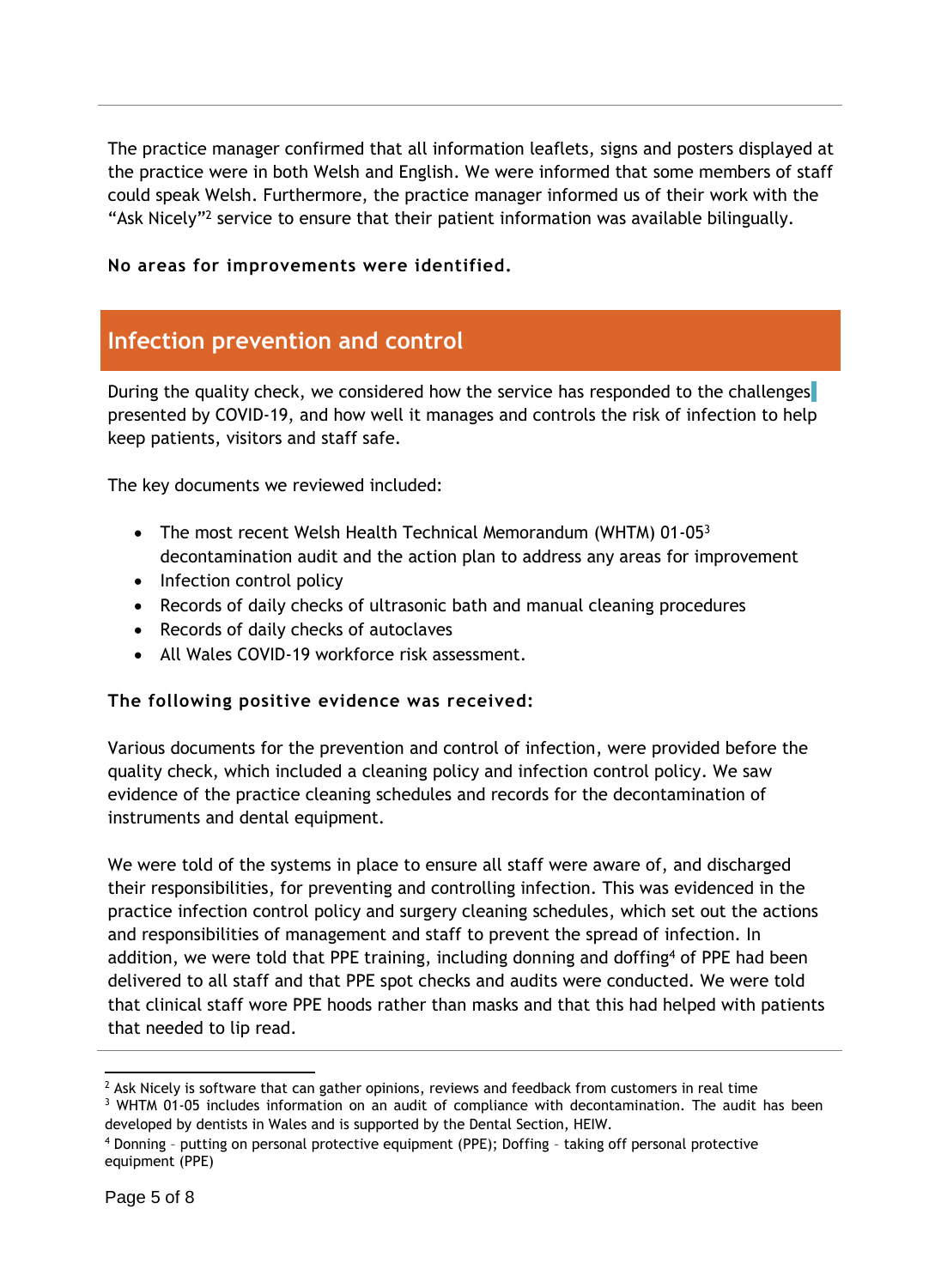We were told that when AGP were carried out, the mechanical ventilation system helped to reduce the concentration of aerosols in the air and reduced the amount of fallow<sup>5</sup> time between each patient. We were informed that surgeries had reduced the amount of clutter and taken excess instruments out of surgeries and kept in a dedicated storage room and only the equipment relevant to the treatment was kept in the surgery. These practises ensured that infection risk was minimised during AGP procedures.

If a patient, with COVID-19 signs and symptoms, required emergency treatment, appointments would be arranged for the patient to be seen using the practices respiratory pathway. If treatment was not deemed urgent, the treatment would be delayed until they did not have signs or symptoms of COVID-19.

We were told the practice had sufficient stock of PPE and that weekly stock checks were undertaken and any supplies required were ordered.

#### **No areas for improvements were identified.**

### **Governance / Staffing**

As part of this standard, HIW questioned the service representatives about how, in the light of the impact of COVID-19, they have adapted their service. We explored whether management arrangements ensure that staff are suitable in their roles and are appropriately trained in order to provide safe and effective care.

The key documents we reviewed included:

- A copy of the latest annual report prepared under Regulation 23 of the Private Dentistry (Wales) Regulations 2017
- Informed consent policy
- Business continuity plan
- Training records for all staff
- Risk assessments undertaken in relation to infection prevention and control, environment and staff health and safety
- Record card audit
- IRMER audit
- Copy of the latest statement of purpose
- Copy of the latest patient information leaflet.

<sup>&</sup>lt;sup>5</sup> After an AGP treatment has been performed, appropriate fallow time is required. Fallow time is the time where the empty surgery is left undisturbed for aerosols to settle in the surgery before cleaning can commence and the next appointment is due.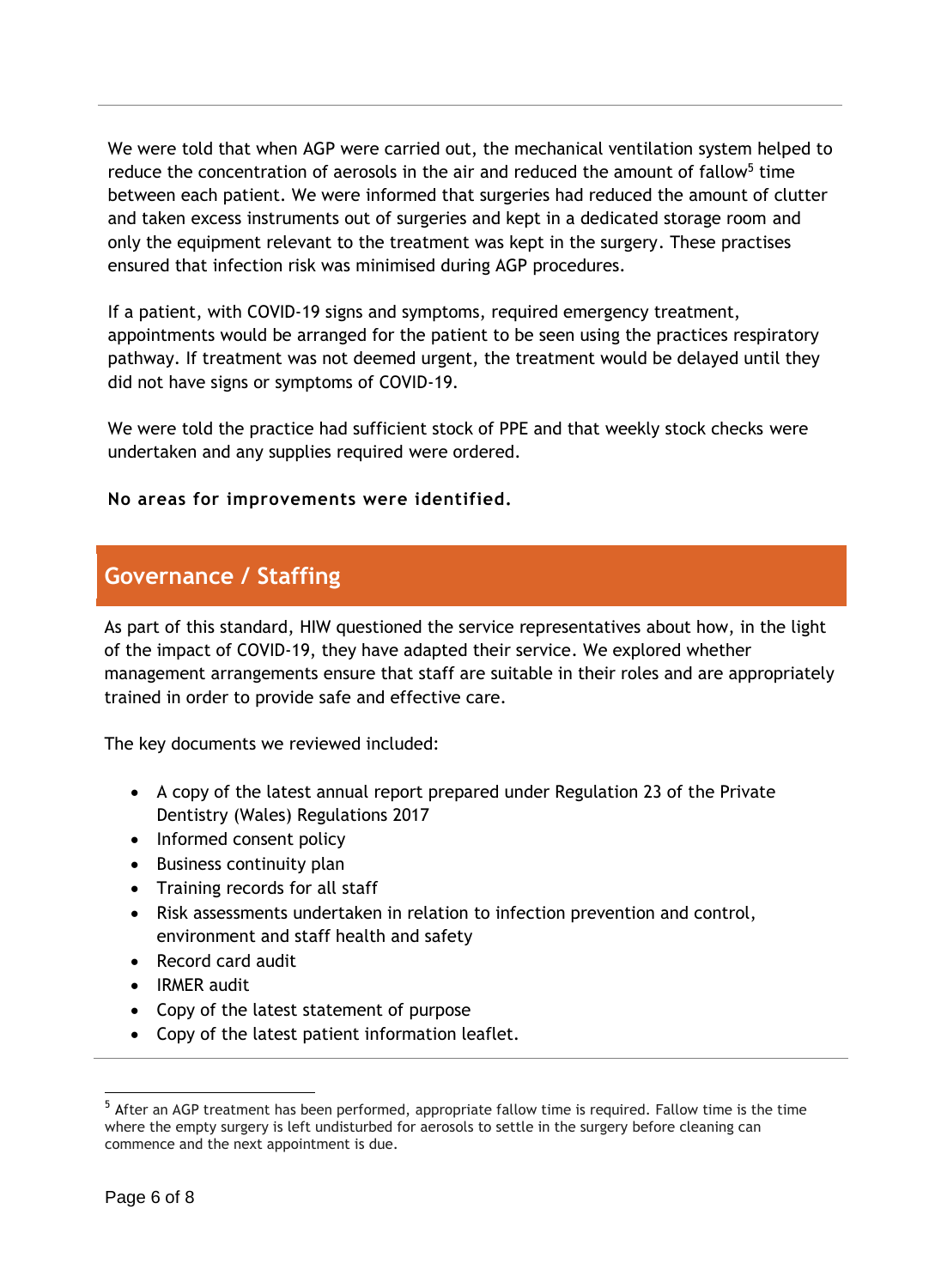#### **The following positive evidence was received:**

We saw evidence of training records, which showed compliance with mandatory training including cardiopulmonary resuscitation (CPR) and fire training. The practice manager explained the process for ensuring training was up to date, with staff continuing to use elearning<sup>6</sup> packages and in person training for Continued Professional Development (CPD).

The registered manager informed us that there was a system in place to keep staff up-todate with any changes to guidance, policies and procedures within the practice. We were told that information was also available for staff on the company intranet and any changes would be discussed in regular meetings and also emailed out to staff

We were told that the practice closed to patients during the initial stages of the pandemic. However, the practice had maintained a rota system of taking calls for remote triage<sup>7</sup>. This ensured patient care could be delivered according to their needs.

The practice had a process in place for the reporting of any incidents, with the practice manager having an oversight of any incidents. We were told that any incidents would be reported to the head office and any lessons learned were shared with staff at the practice. Staff at the head office would report any incidents to regulatory agencies including Healthcare Inspectorate Wales (HIW). Any updated guidance for healthcare professionals was communicated to staff via staff meetings, emails and their online portal.

We were told that the practice aimed to continuously improve the service provided to patients. This was evidenced in the audit documentation provided with the self-assessment, which included a radiograph quality audit, record card audit and a WHTM 01-05 decontamination audit. Audit reports were dated, actions noted and themes monitored.

The process of checking emergency equipment and medicines was explained. The checks would be recorded in the appropriate logs.

We reviewed the statement of purpose<sup>8</sup> and patient information leaflet<sup>9</sup> which contained all the information required by the Private Dentistry (Wales) Regulations 2017. In addition, we were provided with a sample of policies and procedures which were all up to date, version controlled and signed.

#### **No areas for improvements were identified.**

 $^6$  Learning conducted via electronic media, typically on the internet.

 $<sup>7</sup>$  The assignment of degrees of urgency to decide the order of treatment of a number of patients.</sup>

<sup>8</sup> "statement of purpose" ("*datganiad o ddiben*") means the statement compiled in accordance with regulation 5(1) of the Private Dentistry (Wales) Regulations and Schedule 1.

<sup>&</sup>lt;sup>9</sup> Information as required by Schedule 2 of the above regulations.